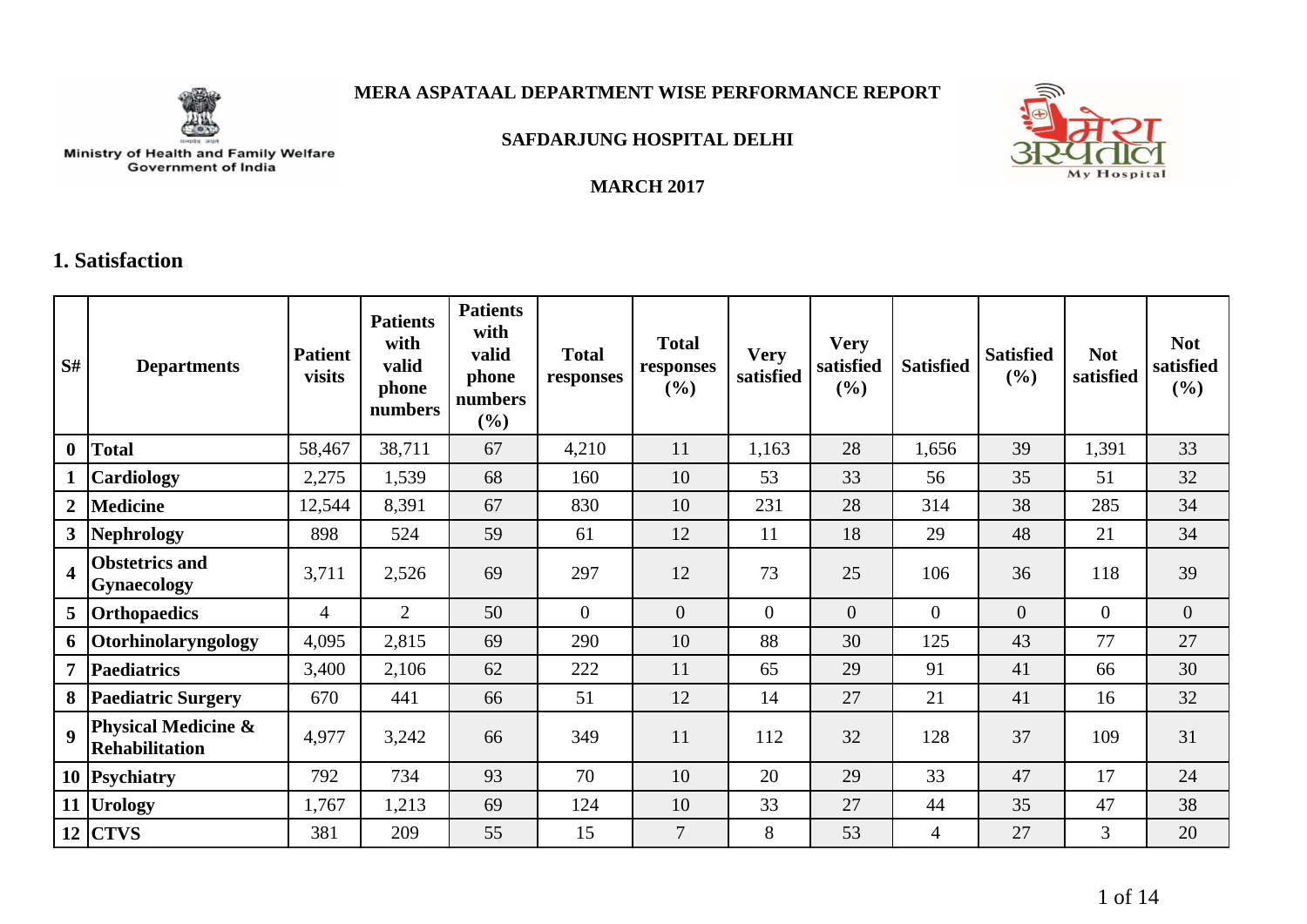| S# | <b>Departments</b>                        | <b>Patient</b><br>visits | <b>Patients</b><br>withvalid<br>phone<br>numbers | <b>Patients</b><br>withvalid<br>phone<br>numbers<br>(%) | <b>Total</b><br>responses | <b>Total</b><br>responses<br>(%) | <b>Very</b><br>satisfied | <b>Very</b><br>satisfied<br>$(\%)$ | <b>Satisfied</b> | <b>Satisfied</b><br>(%) | <b>Not</b><br>satisfied | <b>Not</b><br>satisfied<br>$(\%)$ |
|----|-------------------------------------------|--------------------------|--------------------------------------------------|---------------------------------------------------------|---------------------------|----------------------------------|--------------------------|------------------------------------|------------------|-------------------------|-------------------------|-----------------------------------|
|    | 13 Endocrinology                          | 1,904                    | 1,127                                            | 60                                                      | 118                       | 10                               | 35                       | 30                                 | 43               | 36                      | 40                      | 34                                |
|    | <b>14 EYE</b>                             | 2,588                    | 1,758                                            | 68                                                      | 181                       | 10                               | 60                       | 33                                 | 70               | 39                      | 51                      | 28                                |
|    | $15$ Skin                                 | 5,884                    | 4,085                                            | 70                                                      | 472                       | 12                               | 106                      | 22                                 | 185              | 39                      | 181                     | 39                                |
| 16 | <b>Apex Regional STD</b><br><b>Centre</b> | 6                        | $\overline{4}$                                   | 67                                                      | $\boldsymbol{0}$          | $\mathbf{0}$                     | $\overline{0}$           | $\overline{0}$                     | $\overline{0}$   | $\boldsymbol{0}$        | $\overline{0}$          | $\boldsymbol{0}$                  |
|    | 17 Neurology                              | 2,057                    | 1,380                                            | 68                                                      | 158                       | 11                               | 29                       | 18                                 | 62               | 39                      | 67                      | 43                                |
|    | <b>18 Medical Oncology</b>                |                          |                                                  | 100                                                     | $\boldsymbol{0}$          | $\overline{0}$                   | $\overline{0}$           | $\overline{0}$                     | $\overline{0}$   | $\overline{0}$          | $\overline{0}$          | $\boldsymbol{0}$                  |
|    | 19 Cancer Surgery                         | 264                      | 173                                              | 66                                                      | 27                        | 16                               | 12                       | 44                                 | $\overline{7}$   | 26                      | 8                       | 30                                |
|    | 20 Neuro Surgery                          | 541                      | 364                                              | 68                                                      | 35                        | 10                               | 9                        | 26                                 | 12               | 34                      | 14                      | 40                                |
|    | 21 Palliative Pain Clinic                 | $\overline{0}$           | $\overline{0}$                                   | $\overline{0}$                                          | $\overline{0}$            | $\overline{0}$                   | $\overline{0}$           | $\overline{0}$                     | $\theta$         | $\overline{0}$          | $\overline{0}$          | $\overline{0}$                    |
|    | 22 General Surgery                        | 4,636                    | 3,108                                            | 68                                                      | 353                       | 11                               | 94                       | 27                                 | 154              | 44                      | 105                     | 29                                |
|    | 23 Radiotherapy                           | 580                      | 103                                              | 18                                                      | 17                        | 17                               | $\overline{3}$           | 18                                 | 9                | 53                      | 5                       | 29                                |
|    | 24   Dept-41                              |                          | $\overline{0}$                                   | $\overline{0}$                                          | $\overline{0}$            | $\overline{0}$                   | $\overline{0}$           | $\overline{0}$                     | $\overline{0}$   | $\overline{0}$          | $\Omega$                | $\overline{0}$                    |
|    | 25   Dept-87                              | 4,433                    | 2,837                                            | 64                                                      | 376                       | 13                               | 107                      | 28                                 | 161              | 43                      | 108                     | 29                                |
|    | $26$ Dept-88                              | 58                       | 29                                               | 50                                                      | $\overline{4}$            | 14                               | $\boldsymbol{0}$         | $\boldsymbol{0}$                   | $\overline{2}$   | 50                      | $\overline{2}$          | 50                                |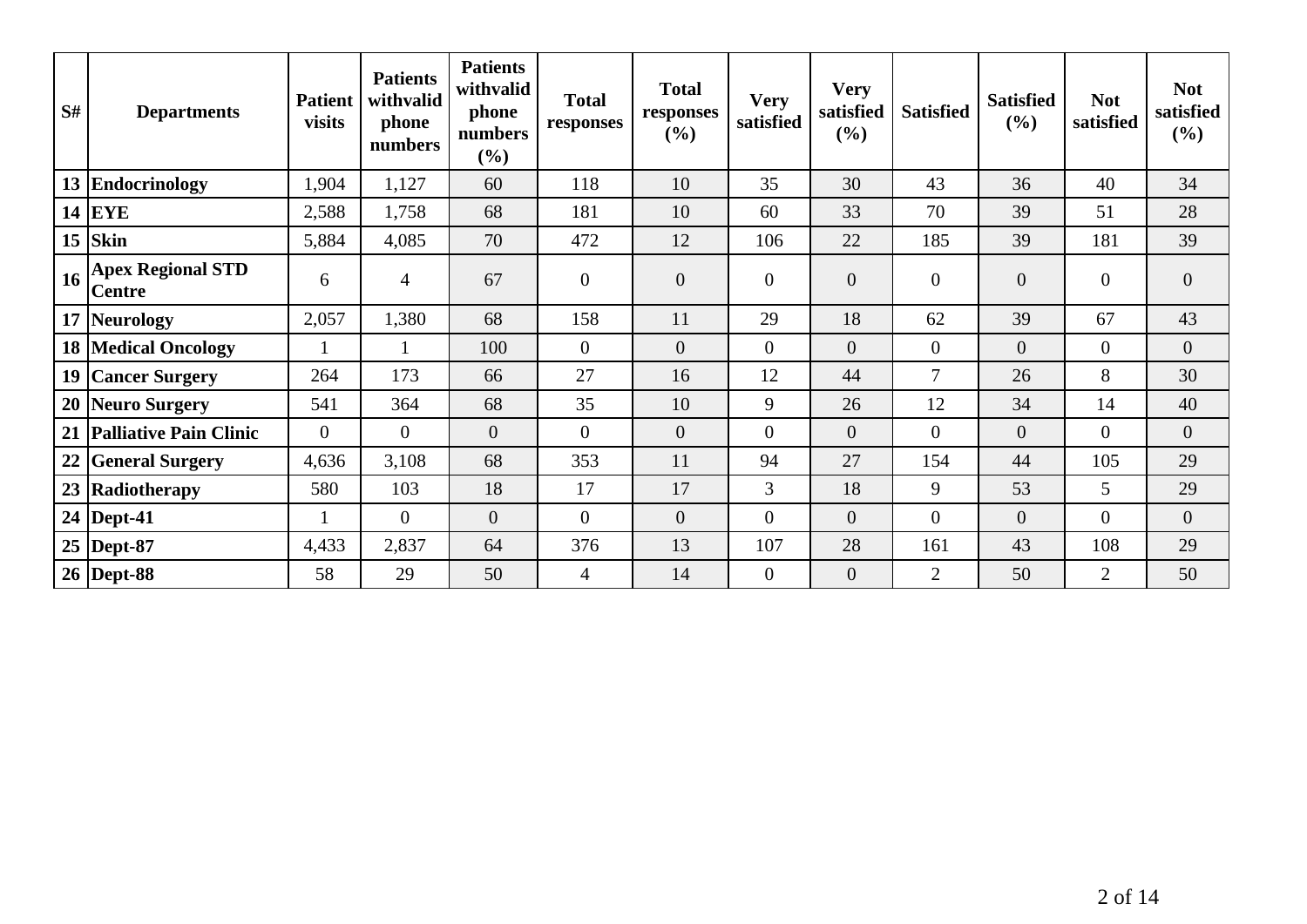# **2. Reasons for Dissatisfaction (Overall)**

| S#             | <b>Departments</b>                           | <b>Total</b><br>responses for<br>dissatisfaction | <b>Staff</b><br>behaviour | <b>Staff</b><br>behaviour<br>(%) | <b>Cleanliness</b> | <b>Cleanliness</b><br>(%) | Cost of<br>treatment | Cost of<br>treatment<br>(%) | <b>Quality</b><br>of<br>treatment | Quality<br>of<br>treatment reasons<br>(%) | <b>Other</b>     | <b>Other</b><br>reasons<br>(%) |
|----------------|----------------------------------------------|--------------------------------------------------|---------------------------|----------------------------------|--------------------|---------------------------|----------------------|-----------------------------|-----------------------------------|-------------------------------------------|------------------|--------------------------------|
| $\mathbf{0}$   | <b>Total</b>                                 | 1,147                                            | 411                       | 36                               | 141                | 12                        | 136                  | 12                          | 113                               | 10                                        | 346              | 30                             |
|                | <b>Cardiology</b>                            | 42                                               | 14                        | 33                               | $\overline{2}$     | 5                         | 5                    | 12                          | $\overline{3}$                    | $\overline{7}$                            | 18               | 43                             |
| $\overline{2}$ | <b>Medicine</b>                              | 240                                              | 90                        | 38                               | 27                 | 11                        | 22                   | 9                           | 19                                | 8                                         | 82               | 34                             |
| $\mathbf{3}$   | Nephrology                                   | 23                                               | 6                         | 26                               | 5                  | 22                        | 3                    | 13                          | $\overline{3}$                    | 13                                        | 6                | 26                             |
| 4              | <b>Obstetrics and</b><br>Gynaecology         | 101                                              | 43                        | 43                               | 9                  | 9                         | 3                    | 3                           | 10                                | 10                                        | 36               | 35                             |
| 5 <sup>5</sup> | Orthopaedics                                 | $\overline{0}$                                   | $\overline{0}$            | $\overline{0}$                   | $\overline{0}$     | $\overline{0}$            | $\overline{0}$       | $\overline{0}$              | $\overline{0}$                    | $\overline{0}$                            | $\overline{0}$   | $\overline{0}$                 |
| 6              | Otorhinolaryngology                          | 65                                               | 20                        | 31                               | 11                 | 17                        | 9                    | 14                          | 9                                 | 14                                        | 16               | 24                             |
| $\overline{7}$ | Paediatrics                                  | 50                                               | 14                        | 28                               | 3                  | 6                         | $\overline{7}$       | 14                          | 5                                 | 10                                        | 21               | 42                             |
|                | 8 Paediatric Surgery                         | 20                                               | $\overline{7}$            | 35                               | $\overline{3}$     | 15                        | $\overline{3}$       | 15                          | $\overline{4}$                    | 20                                        | 3                | 15                             |
| 9              | Physical Medicine &<br><b>Rehabilitation</b> | 95                                               | 29                        | 31                               | 9                  | 9                         | 13                   | 14                          | 13                                | 14                                        | 31               | 32                             |
|                | 10 Psychiatry                                | 15                                               | $\overline{4}$            | 27                               | 2                  | 13                        | $\overline{2}$       | 13                          | $\overline{2}$                    | 13                                        | 5                | 34                             |
|                | 11 Urology                                   | 37                                               | 12                        | 32                               | $\overline{7}$     | 19                        | 5                    | 14                          | $\overline{3}$                    | 8                                         | 10               | 27                             |
| 12             | <b>CTVS</b>                                  | $\overline{3}$                                   | $\theta$                  | $\overline{0}$                   | $\mathbf{1}$       | 33                        | $\mathbf{1}$         | 33                          | $\overline{0}$                    | $\overline{0}$                            | $\mathbf{1}$     | 34                             |
|                | 13 Endocrinology                             | 40                                               | 21                        | 53                               | 6                  | 15                        | $\overline{4}$       | 10                          | $\overline{2}$                    | 5                                         | $\overline{7}$   | 17                             |
|                | $14$ EYE                                     | 46                                               | 16                        | 35                               | 5                  | 11                        | $\overline{7}$       | 15                          | 5                                 | 11                                        | 13               | 28                             |
|                | $15$ Skin                                    | 150                                              | 56                        | 37                               | 22                 | 15                        | 21                   | 14                          | 14                                | 9                                         | 37               | 25                             |
| 16             | <b>Apex Regional STD</b><br><b>Centre</b>    | $\overline{0}$                                   | $\mathbf{0}$              | $\boldsymbol{0}$                 | $\overline{0}$     | $\boldsymbol{0}$          | $\overline{0}$       | $\boldsymbol{0}$            | $\overline{0}$                    | $\overline{0}$                            | $\boldsymbol{0}$ | $\overline{0}$                 |
|                | 17 Neurology                                 | 48                                               | 16                        | 33                               | 6                  | 13                        | 6                    | 13                          | 3                                 | 6                                         | 17               | 35                             |
|                | <b>18 Medical Oncology</b>                   | $\overline{0}$                                   | $\boldsymbol{0}$          | $\boldsymbol{0}$                 | $\overline{0}$     | $\boldsymbol{0}$          | $\overline{0}$       | $\boldsymbol{0}$            | $\overline{0}$                    | $\overline{0}$                            | $\boldsymbol{0}$ | $\boldsymbol{0}$               |
|                | 19 Cancer Surgery                            | 5                                                | $\mathbf{1}$              | 20                               | $\overline{2}$     | 40                        | $\overline{2}$       | 40                          | $\boldsymbol{0}$                  | $\overline{0}$                            | $\boldsymbol{0}$ | $\boldsymbol{0}$               |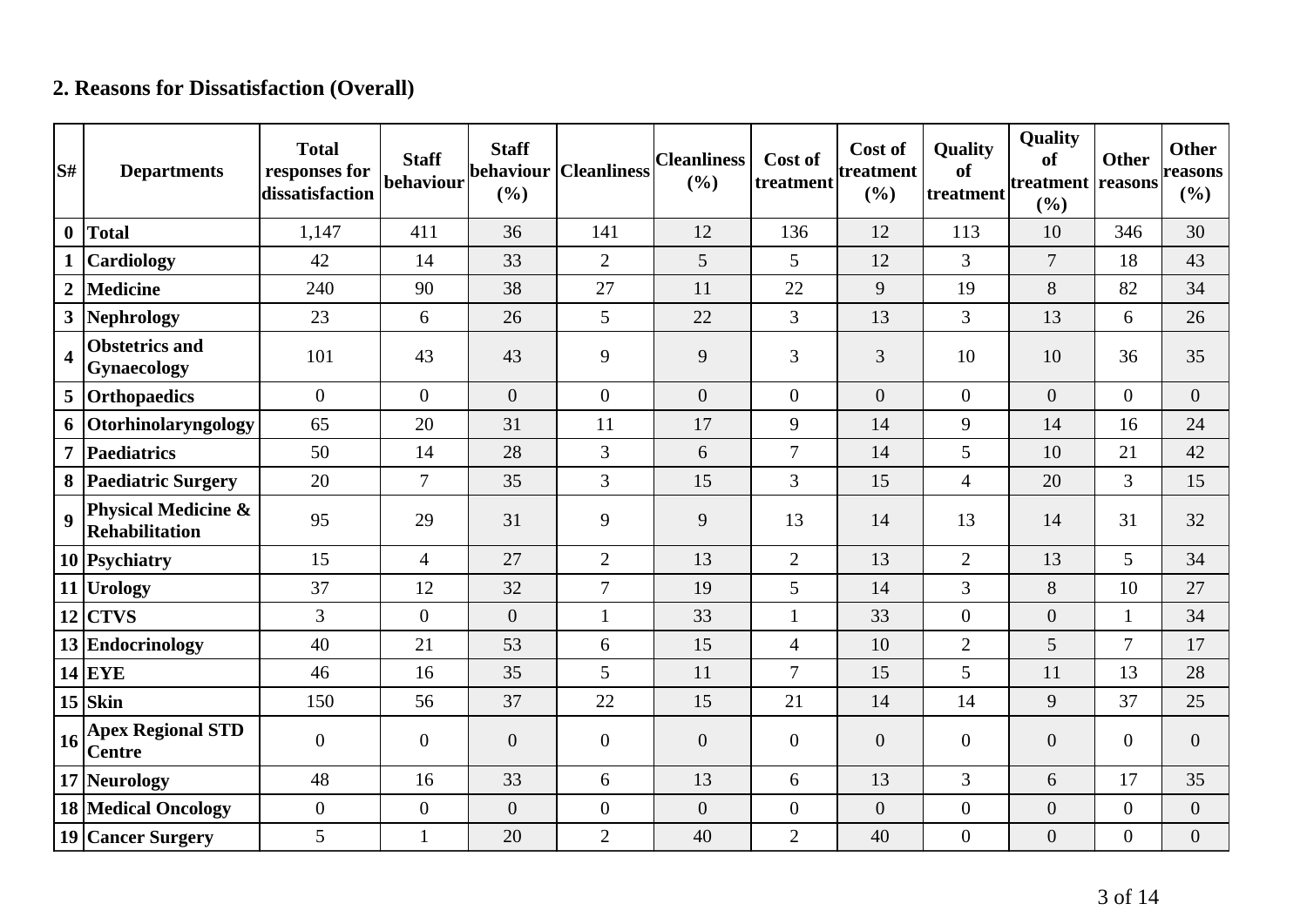| $\overline{\mathbf{S}^{\#}}$ | <b>Departments</b>        | <b>Total</b><br>responses for<br>dissatisfaction | <b>Staff</b><br>behaviour | <b>Staff</b><br>(%) | behaviour   Cleanliness | <b>Cleanliness</b><br>(%) | Cost of<br> treatment | Cost of<br>treatment<br>(%) | Quality<br>of<br>treatment | <b>Quality</b><br>of<br>treatment reasons<br>$\left( \frac{0}{0} \right)$ | Other          | <b>Other</b><br>(%) |
|------------------------------|---------------------------|--------------------------------------------------|---------------------------|---------------------|-------------------------|---------------------------|-----------------------|-----------------------------|----------------------------|---------------------------------------------------------------------------|----------------|---------------------|
|                              | 20 Neuro Surgery          |                                                  | ◠                         | 25                  |                         | 13                        |                       | 13                          |                            | 13                                                                        | 3              | 36                  |
|                              | 21 Palliative Pain Clinic |                                                  |                           | $\overline{0}$      |                         | $\overline{0}$            |                       | $\overline{0}$              | $\overline{0}$             | $\overline{0}$                                                            | $\overline{0}$ | $\overline{0}$      |
|                              | 22 General Surgery        | 76                                               | 23                        | 30                  |                         | 12                        | 12                    | 16                          | 7                          | $\mathbf Q$                                                               | 25             | 33                  |
|                              | 23 Radiotherapy           |                                                  | ◠                         | 67                  |                         | $\overline{0}$            |                       | 33                          | 0                          | $\overline{0}$                                                            | $\Omega$       | $\Omega$            |
|                              | 24   Dept-41              |                                                  |                           | $\overline{0}$      |                         | $\overline{0}$            |                       | $\overline{0}$              | $\overline{0}$             | $\overline{0}$                                                            | $\overline{0}$ | $\Omega$            |
|                              | 25   Dept-87              | 78                                               | 33                        | 42                  | 11                      | 14                        | Q                     | 12                          | 10                         | 13                                                                        | 15             | 19                  |
|                              | <b>26 Dept-88</b>         |                                                  | ◠                         | 100                 |                         | $\overline{0}$            |                       | $\overline{0}$              | $\overline{0}$             | $\overline{0}$                                                            | $\overline{0}$ | $\Omega$            |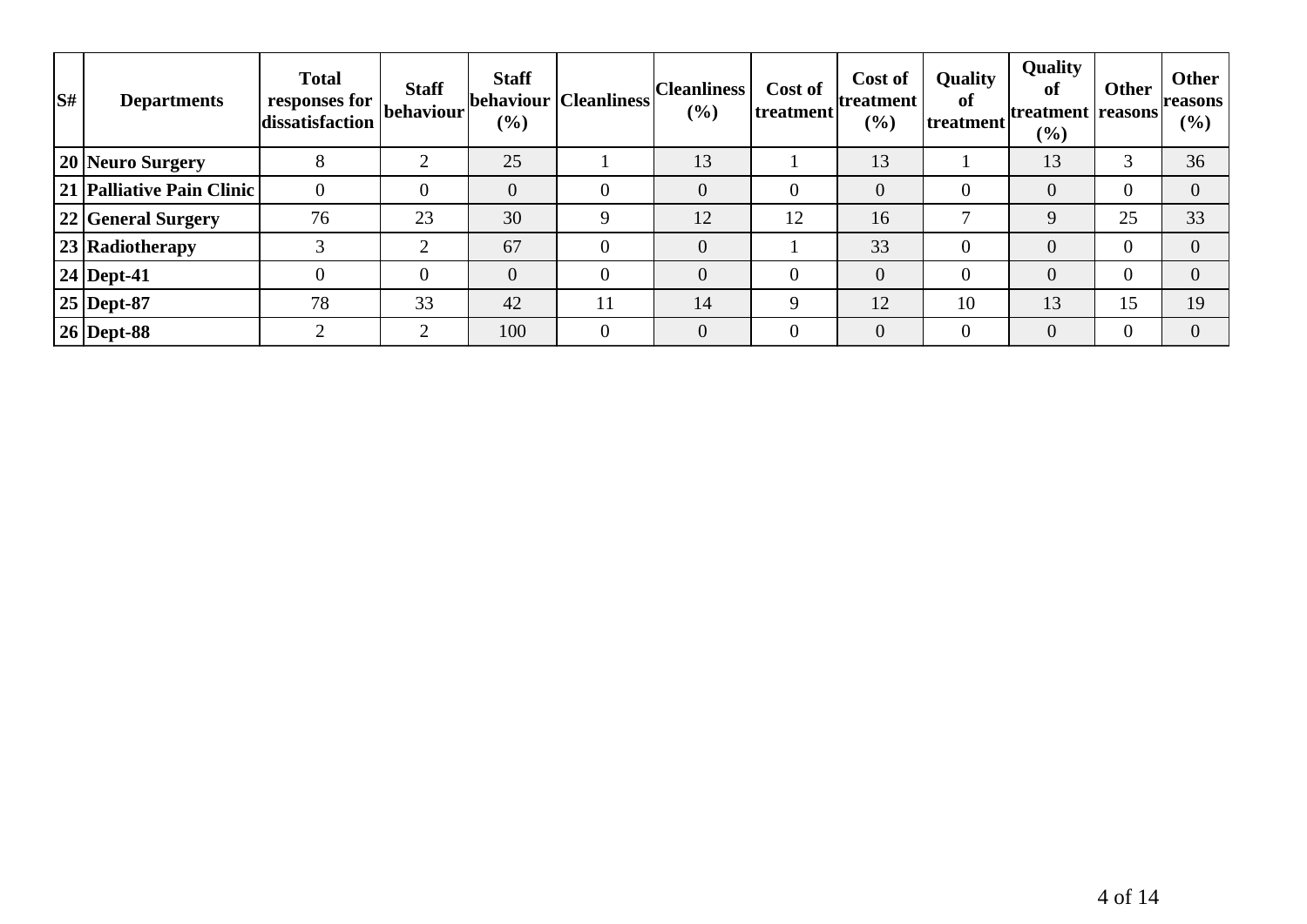# **3. Reasons for Dissatisfaction (Drill Down)**

### **3.1 Staff Behaviour**

| S#                      | <b>Departments</b>                           | <b>Total</b><br>responses for<br>dissatisfaction Doctor<br>with staff<br>behaviour |                  | <b>Doctor</b><br>(%) | <b>Nurse</b>   | <b>Nurse</b><br>(%) | Laboratory/X-<br>Ray<br>technician | aboratory/X-<br>Ray<br>technician<br>(%) | <b>Pharmacist</b> | <b>Pharmacist Ward</b><br>(%) | boy            | <b>Ward</b><br>boy<br>(%) | Other<br><b>Staff</b> | <b>Other</b><br><b>Staff</b><br>(%) |
|-------------------------|----------------------------------------------|------------------------------------------------------------------------------------|------------------|----------------------|----------------|---------------------|------------------------------------|------------------------------------------|-------------------|-------------------------------|----------------|---------------------------|-----------------------|-------------------------------------|
| $\boldsymbol{0}$        | Total                                        | 384                                                                                | 114              | 30                   | 43             | 11                  | 52                                 | 14                                       | 16                | $\overline{4}$                | 37             | 10                        | 122                   | 31                                  |
|                         | <b>Cardiology</b>                            | $\overline{7}$                                                                     | $\overline{2}$   | 29                   | 1              | 14                  | $\boldsymbol{0}$                   | $\overline{0}$                           | $\mathbf{1}$      | 14                            | $\overline{2}$ | 29                        | $\mathbf{1}$          | 14                                  |
| $\boldsymbol{2}$        | <b>Medicine</b>                              | 92                                                                                 | 21               | 23                   | $\overline{7}$ | 8                   | 15                                 | 16                                       | $8\,$             | 9                             | 11             | 12                        | 30                    | 32                                  |
| 3                       | Nephrology                                   | 6                                                                                  | $\boldsymbol{0}$ | $\overline{0}$       | $\overline{0}$ | $\overline{0}$      | $\sqrt{2}$                         | 33                                       | $\boldsymbol{0}$  | $\boldsymbol{0}$              | $\mathbf{1}$   | 17                        | $\overline{3}$        | 50                                  |
| $\overline{\mathbf{4}}$ | <b>Obstetrics and</b><br>Gynaecology         | 39                                                                                 | 20               | 51                   | 6              | 15                  | $\mathbf{2}$                       | 5                                        | $\overline{0}$    | $\boldsymbol{0}$              | 5              | 13                        | 6                     | 16                                  |
|                         | 5 Orthopaedics                               | $\mathbf{0}$                                                                       | $\overline{0}$   | $\Omega$             | $\Omega$       | $\Omega$            | $\overline{0}$                     | $\overline{0}$                           | $\overline{0}$    | $\overline{0}$                | $\overline{0}$ | $\overline{0}$            | $\overline{0}$        | $\overline{0}$                      |
|                         | 6 Otorhinolaryngology                        | 20                                                                                 | 5                | 25                   | 6              | 30                  | $\overline{2}$                     | 10                                       | $\boldsymbol{0}$  | $\boldsymbol{0}$              |                | 5                         | 6                     | 30                                  |
| $\overline{7}$          | Paediatrics                                  | 12                                                                                 | $\overline{4}$   | 33                   | $\overline{0}$ | $\overline{0}$      | $\overline{2}$                     | 17                                       | $\boldsymbol{0}$  | $\boldsymbol{0}$              | $\overline{2}$ | 17                        | $\overline{4}$        | 33                                  |
|                         | 8 Paediatric Surgery                         | $\overline{7}$                                                                     | $\overline{4}$   | 57                   | 1              | 14                  | $\mathbf{1}$                       | 14                                       | $\boldsymbol{0}$  | $\boldsymbol{0}$              | $\overline{0}$ | $\boldsymbol{0}$          | $\mathbf{1}$          | 15                                  |
| $\overline{9}$          | <b>Physical Medicine</b><br>& Rehabilitation | 26                                                                                 | 8                | 31                   | $\overline{2}$ | 8                   | $\overline{2}$                     | 8                                        | $\boldsymbol{0}$  | $\boldsymbol{0}$              | $\overline{3}$ | 12                        | 11                    | 41                                  |
|                         | 10 Psychiatry                                | 5                                                                                  | 1                | 20                   | $\overline{2}$ | 40                  | $\overline{0}$                     | $\overline{0}$                           | $\overline{0}$    | $\boldsymbol{0}$              |                | 20                        | $\mathbf{1}$          | 20                                  |
|                         | 11 Urology                                   | 10                                                                                 | $\mathbf{1}$     | 10                   | $\overline{0}$ | $\overline{0}$      | $\mathbf{1}$                       | 10                                       | $\boldsymbol{0}$  | $\boldsymbol{0}$              | $\overline{0}$ | $\overline{0}$            | 8                     | 80                                  |
|                         | $12$ CTVS                                    | $\boldsymbol{0}$                                                                   | $\overline{0}$   | $\overline{0}$       | $\Omega$       | $\overline{0}$      | $\boldsymbol{0}$                   | $\overline{0}$                           | $\boldsymbol{0}$  | $\overline{0}$                | $\overline{0}$ | $\overline{0}$            | $\overline{0}$        | $\overline{0}$                      |
|                         | 13 Endocrinology                             | 18                                                                                 | 6                | 33                   | $\mathbf{1}$   | 6                   | $\mathfrak{Z}$                     | 17                                       | $\boldsymbol{0}$  | $\boldsymbol{0}$              | $\overline{2}$ | 11                        | 6                     | 33                                  |
|                         | $14$ EYE                                     | 19                                                                                 | 8                | 42                   | $\overline{4}$ | 21                  | $\mathbf{1}$                       | $5\overline{)}$                          | $\mathbf{1}$      | 5                             | $\overline{2}$ | 11                        | $\overline{3}$        | 16                                  |
|                         | $15$ Skin                                    | 49                                                                                 | 12               | 24                   | 5              | 10                  | 8                                  | 16                                       | $\overline{4}$    | 8                             | $\overline{2}$ | $\overline{4}$            | 18                    | 38                                  |
| 16                      | <b>Apex Regional STD</b><br><b>Centre</b>    | $\boldsymbol{0}$                                                                   | $\mathbf{0}$     | $\overline{0}$       | $\overline{0}$ | $\overline{0}$      | $\boldsymbol{0}$                   | $\overline{0}$                           | $\boldsymbol{0}$  | $\boldsymbol{0}$              | $\overline{0}$ | $\overline{0}$            | $\mathbf{0}$          | $\overline{0}$                      |
|                         | 17 Neurology                                 | 14                                                                                 | 3                | 21                   |                | $\overline{7}$      | 3                                  | 21                                       | $\boldsymbol{0}$  | $\boldsymbol{0}$              |                | 7                         | 6                     | 44                                  |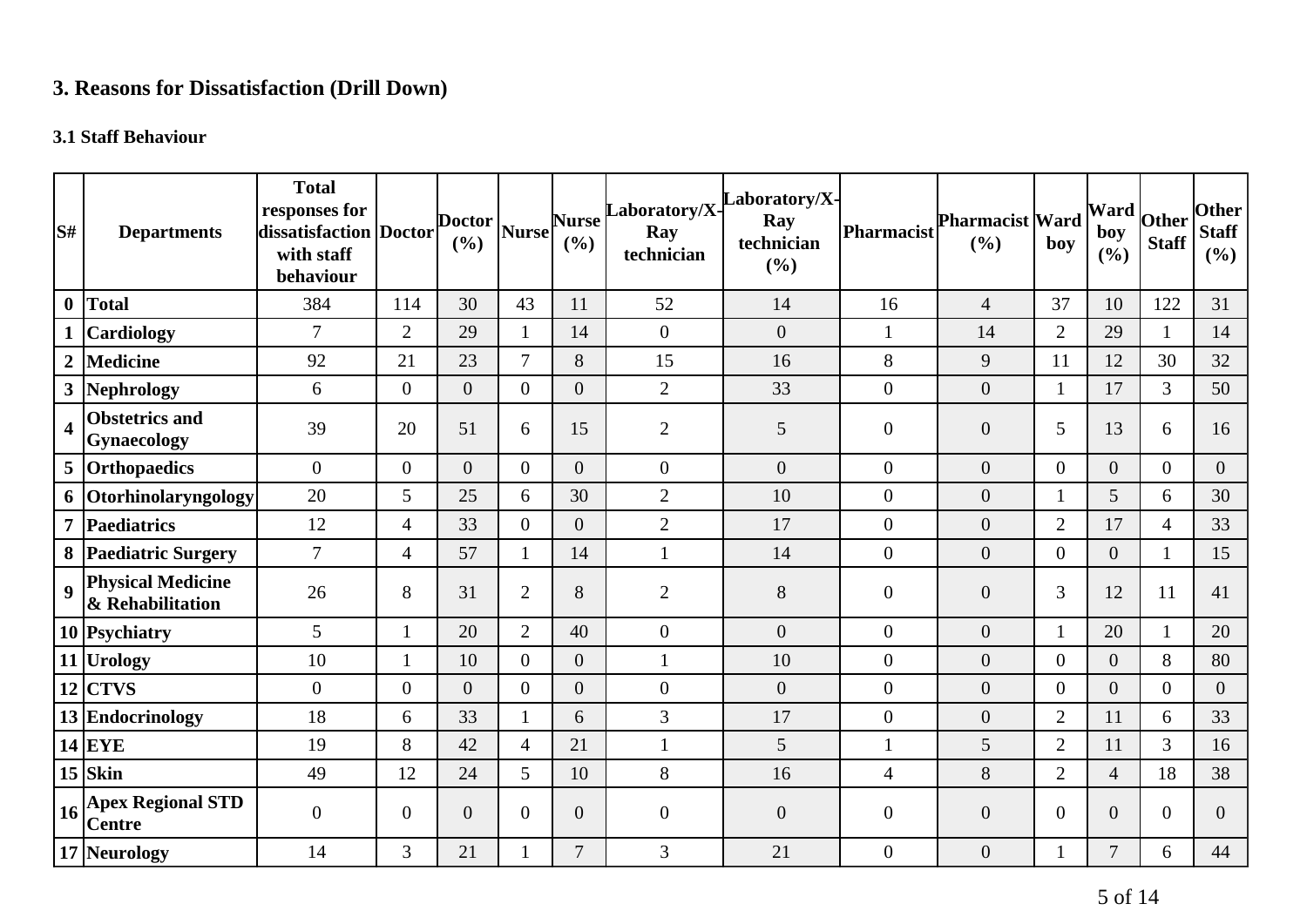| S# | <b>Departments</b>         | <b>Total</b><br>responses for<br>dissatisfaction Doctor<br>with staff<br>behaviour |                | Doctor<br>(%)  | Nurse    | <b>Nurse</b><br>$($ %) | $\bf Laboratory/X-$<br>Ray<br>technician | Laboratory/X-<br>Ray<br>technician<br>$($ %) | Pharmacist     | <b>Pharmacist Ward</b><br>$($ %) | boy            | boy<br>(%)     | $\overline{\phantom{a}}$ . [Ward $\overline{\phantom{a}}$ Other $\overline{\phantom{a}}$<br><b>Staff</b> | <b>Other</b><br><b>Staff</b><br>$($ %) |
|----|----------------------------|------------------------------------------------------------------------------------|----------------|----------------|----------|------------------------|------------------------------------------|----------------------------------------------|----------------|----------------------------------|----------------|----------------|----------------------------------------------------------------------------------------------------------|----------------------------------------|
|    | <b>18 Medical Oncology</b> | $\theta$                                                                           | $\overline{0}$ | $\overline{0}$ | $\theta$ | $\overline{0}$         | $\theta$                                 | $\overline{0}$                               | $\overline{0}$ | $\overline{0}$                   | $\overline{0}$ | $\overline{0}$ | $\mathbf{0}$                                                                                             | $\Omega$                               |
|    | 19 Cancer Surgery          | $\overline{0}$                                                                     | $\overline{0}$ | $\overline{0}$ | $\Omega$ |                        | $\overline{0}$                           | $\overline{0}$                               | $\overline{0}$ | $\overline{0}$                   | $\overline{0}$ | $\overline{0}$ | $\theta$                                                                                                 |                                        |
|    | 20 Neuro Surgery           | $\overline{2}$                                                                     | $\overline{0}$ | $\overline{0}$ | $\Omega$ |                        | $\overline{0}$                           | $\overline{0}$                               | $\theta$       | $\overline{0}$                   | $\overline{0}$ | $\overline{0}$ | $\overline{2}$                                                                                           | 100                                    |
|    | 21 Palliative Pain Clinic  | $\overline{0}$                                                                     | $\overline{0}$ | $\overline{0}$ | $\Omega$ | $\overline{0}$         | $\overline{0}$                           | $\overline{0}$                               | $\overline{0}$ | $\overline{0}$                   | $\overline{0}$ | $\overline{0}$ | $\overline{0}$                                                                                           | 0                                      |
|    | 22 General Surgery         | 22                                                                                 | 5              | 23             | 3        | 14                     | 4                                        | 18                                           | $\overline{0}$ | $\overline{0}$                   | 3              | 14             | $\mathbf{r}$                                                                                             | 31                                     |
|    | 23 Radiotherapy            |                                                                                    | $\overline{0}$ | $\overline{0}$ | $\Omega$ |                        | $\overline{0}$                           | $\overline{0}$                               | $\theta$       | $\overline{0}$                   | $\overline{0}$ | $\overline{0}$ |                                                                                                          | 100                                    |
|    | $24$ Dept-41               | $\overline{0}$                                                                     | $\overline{0}$ | $\overline{0}$ | $\theta$ | $\overline{0}$         | $\overline{0}$                           | $\overline{0}$                               | $\overline{0}$ | $\overline{0}$                   | $\overline{0}$ | $\overline{0}$ | $\overline{0}$                                                                                           | $\Omega$                               |
|    | $25$ Dept-87               | 34                                                                                 | 14             | 41             | 3        | 9                      | 6                                        | 18                                           | $\overline{2}$ | 6                                |                | 3              | 8                                                                                                        | 23                                     |
|    | $26$ Dept-88               |                                                                                    | $\overline{0}$ | $\overline{0}$ |          | 100                    | $\theta$                                 | $\overline{0}$                               | $\theta$       | $\overline{0}$                   | 0              | $\overline{0}$ | $\theta$                                                                                                 |                                        |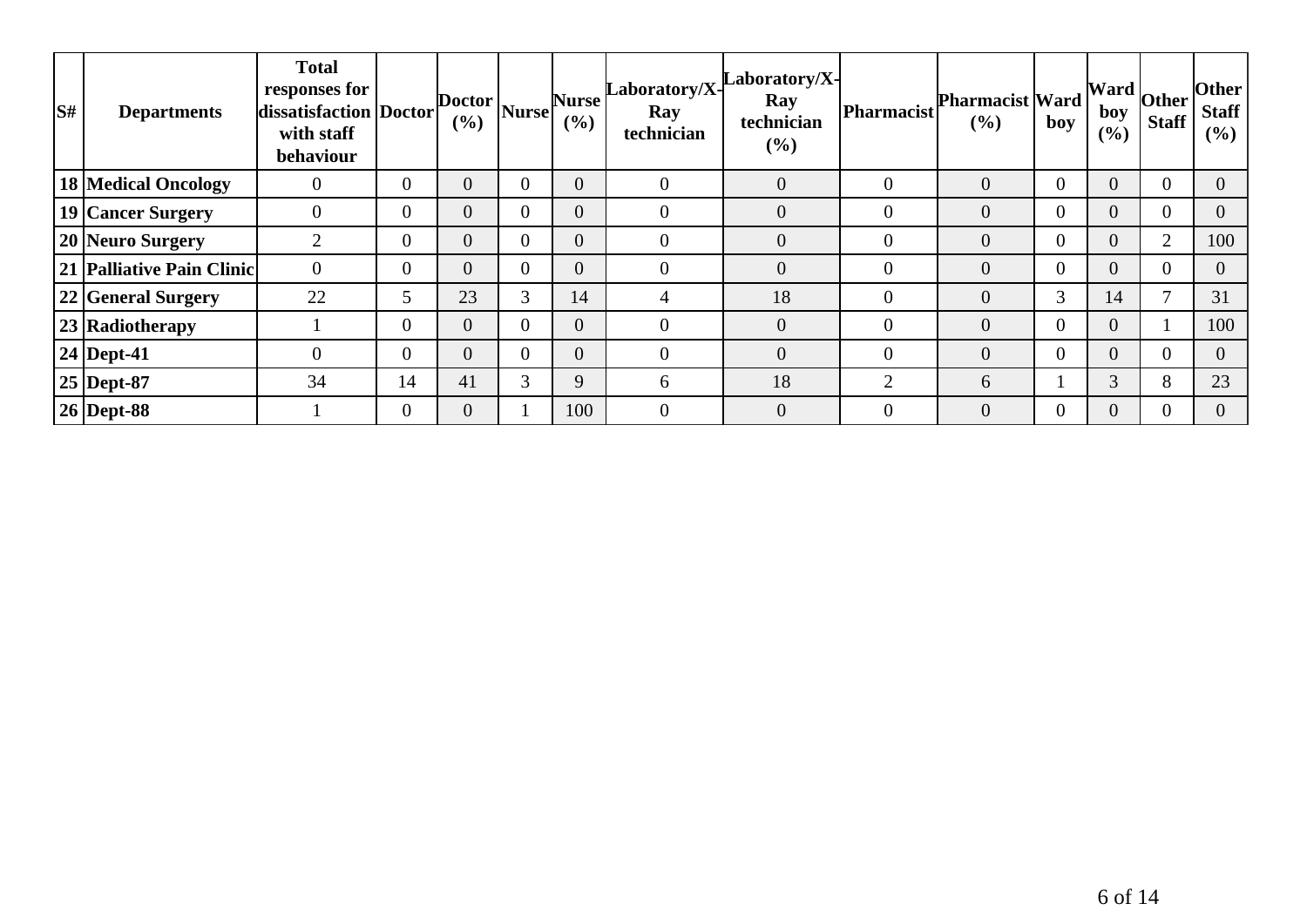### **3.2 Cleanliness**

| lS#                     | <b>Departments</b>                           | <b>Total</b><br>responses<br>for dis-<br>satisfaction<br>with<br>cleanliness | <b>Patient</b><br>regi-<br>stration<br>and<br>waiting<br>area | Patient<br>regi-<br>stration<br>and<br>waiting<br>area<br>(%) | wards          | wards<br>(%)     | <b>Exam-</b><br>ination<br>room<br>and<br>table | Exam-<br>ination<br>room<br>and<br>table<br>(%) | <b>Corridors</b> | Corridors<br>(%) | <b>Toilet</b>    | <b>Toilet</b><br>(%) | <b>Bed</b><br>sheets | <b>Bed</b><br>sheets<br>(%) | General<br>surro-<br>unding | General<br>surro-<br>unding<br>(%) |
|-------------------------|----------------------------------------------|------------------------------------------------------------------------------|---------------------------------------------------------------|---------------------------------------------------------------|----------------|------------------|-------------------------------------------------|-------------------------------------------------|------------------|------------------|------------------|----------------------|----------------------|-----------------------------|-----------------------------|------------------------------------|
| $\boldsymbol{0}$        | <b>Total</b>                                 | 155                                                                          | 43                                                            | 28                                                            | 22             | 14               | $\overline{0}$                                  | $\overline{0}$                                  | $\theta$         | $\overline{0}$   | 53               | 34                   | 11                   | $\overline{7}$              | 26                          | 17                                 |
|                         | Cardiology                                   | $\mathbf{1}$                                                                 | $\overline{0}$                                                | $\overline{0}$                                                | $\overline{0}$ | $\overline{0}$   | $\overline{0}$                                  | $\overline{0}$                                  | $\boldsymbol{0}$ | $\overline{0}$   | $\boldsymbol{0}$ | $\Omega$             | $\overline{0}$       | $\overline{0}$              | $\mathbf{1}$                | 100                                |
| $\boldsymbol{2}$        | <b>Medicine</b>                              | 42                                                                           | 9                                                             | 21                                                            | 6              | 14               | $\overline{0}$                                  | $\boldsymbol{0}$                                | $\boldsymbol{0}$ | $\boldsymbol{0}$ | 14               | 33                   | 5                    | 12                          | 8                           | 20                                 |
| $\mathbf{3}$            | Nephrology                                   | 3                                                                            |                                                               | 33                                                            | $\mathbf{1}$   | 33               | $\overline{0}$                                  | $\boldsymbol{0}$                                | $\boldsymbol{0}$ | $\overline{0}$   | $\mathbf{1}$     | 34                   | $\overline{0}$       | $\overline{0}$              | $\overline{0}$              | $\overline{0}$                     |
| $\overline{\mathbf{4}}$ | <b>Obstetrics and</b><br>Gynaecology         | $\overline{7}$                                                               | $\overline{2}$                                                | 29                                                            | $\overline{0}$ | $\boldsymbol{0}$ | $\overline{0}$                                  | $\boldsymbol{0}$                                | $\boldsymbol{0}$ | $\overline{0}$   | 5                | 71                   | $\overline{0}$       | $\boldsymbol{0}$            | $\overline{0}$              | $\boldsymbol{0}$                   |
|                         | 5 Orthopaedics                               | $\overline{0}$                                                               | $\overline{0}$                                                | $\overline{0}$                                                | $\overline{0}$ | $\overline{0}$   | $\overline{0}$                                  | $\overline{0}$                                  | $\boldsymbol{0}$ | $\overline{0}$   | $\overline{0}$   | $\overline{0}$       | $\overline{0}$       | $\overline{0}$              | $\overline{0}$              | $\overline{0}$                     |
| 6                       | Otorhinolaryngology                          | $\tau$                                                                       | $\overline{4}$                                                | 57                                                            | $\mathbf{1}$   | 14               | $\overline{0}$                                  | $\boldsymbol{0}$                                | $\boldsymbol{0}$ | $\overline{0}$   | $\mathbf{1}$     | 14                   | $\overline{0}$       | $\boldsymbol{0}$            | $\mathbf{1}$                | 15                                 |
| $\overline{7}$          | <b>Paediatrics</b>                           | $\overline{2}$                                                               | $\overline{0}$                                                | $\overline{0}$                                                | $\overline{0}$ | $\overline{0}$   | $\overline{0}$                                  | $\overline{0}$                                  | $\boldsymbol{0}$ | $\overline{0}$   | $\overline{0}$   | $\overline{0}$       | $\overline{0}$       | $\boldsymbol{0}$            | $\overline{2}$              | 100                                |
| 8                       | <b>Paediatric Surgery</b>                    | 6                                                                            | $\mathbf{1}$                                                  | 17                                                            | $\mathbf{1}$   | 17               | $\overline{0}$                                  | $\boldsymbol{0}$                                | $\boldsymbol{0}$ | $\boldsymbol{0}$ | $\mathbf{1}$     | 17                   | $\mathbf{1}$         | 17                          | $\overline{2}$              | 32                                 |
| $\boldsymbol{9}$        | <b>Physical Medicine</b><br>& Rehabilitation | 13                                                                           | 3                                                             | 23                                                            |                | 8                | $\overline{0}$                                  | $\overline{0}$                                  | $\boldsymbol{0}$ | $\overline{0}$   | 6                | 46                   |                      | 8                           | $\overline{2}$              | 15                                 |
|                         | 10 Psychiatry                                | $\overline{4}$                                                               | $\overline{0}$                                                | $\overline{0}$                                                |                | 25               | $\overline{0}$                                  | $\overline{0}$                                  | $\boldsymbol{0}$ | $\overline{0}$   | $\mathbf{1}$     | 25                   | $\mathbf{1}$         | 25                          | 1                           | 25                                 |
|                         | 11 Urology                                   | 9                                                                            | 5                                                             | 56                                                            |                | 11               | $\overline{0}$                                  | $\overline{0}$                                  | $\boldsymbol{0}$ | $\overline{0}$   | 3                | 33                   | $\overline{0}$       | $\boldsymbol{0}$            | $\overline{0}$              | $\boldsymbol{0}$                   |
|                         | $12$ CTVS                                    | $\mathbf{1}$                                                                 | $\overline{0}$                                                | $\overline{0}$                                                | $\overline{0}$ | $\overline{0}$   | $\overline{0}$                                  | $\boldsymbol{0}$                                | $\overline{0}$   | $\overline{0}$   | $\boldsymbol{0}$ | $\overline{0}$       | $\mathbf{0}$         | $\boldsymbol{0}$            | $\mathbf{1}$                | 100                                |
|                         | 13 Endocrinology                             | 9                                                                            | $\overline{4}$                                                | 44                                                            | $\mathbf{1}$   | 11               | $\overline{0}$                                  | $\overline{0}$                                  | $\mathbf{0}$     | $\overline{0}$   | 3                | 33                   | $\mathbf{1}$         | 12                          | $\overline{0}$              | $\boldsymbol{0}$                   |
|                         | $14$ EYE                                     | 9                                                                            | $\overline{2}$                                                | 22                                                            | $\overline{2}$ | 22               | $\overline{0}$                                  | $\overline{0}$                                  | $\boldsymbol{0}$ | $\overline{0}$   | 3                | 33                   | $\overline{0}$       | $\boldsymbol{0}$            | $\overline{2}$              | 23                                 |
|                         | $15$ Skin                                    | 17                                                                           | 6                                                             | 35                                                            | $\overline{2}$ | 12               | $\overline{0}$                                  | $\boldsymbol{0}$                                | $\boldsymbol{0}$ | $\boldsymbol{0}$ | $\overline{7}$   | 41                   | 1                    | 6                           | $\mathbf 1$                 | 6                                  |
| 16                      | <b>Apex Regional STD</b><br><b>Centre</b>    | $\boldsymbol{0}$                                                             | $\overline{0}$                                                | $\overline{0}$                                                | $\overline{0}$ | $\boldsymbol{0}$ | $\overline{0}$                                  | $\boldsymbol{0}$                                | $\boldsymbol{0}$ | $\overline{0}$   | $\boldsymbol{0}$ | $\overline{0}$       | $\overline{0}$       | $\boldsymbol{0}$            | $\overline{0}$              | $\boldsymbol{0}$                   |
|                         | 17 Neurology                                 | 5                                                                            |                                                               | 20                                                            |                | 20               | $\overline{0}$                                  | $\boldsymbol{0}$                                | $\boldsymbol{0}$ | $\boldsymbol{0}$ | $\mathbf{1}$     | 20                   | $\overline{0}$       | $\boldsymbol{0}$            | $\overline{2}$              | 40                                 |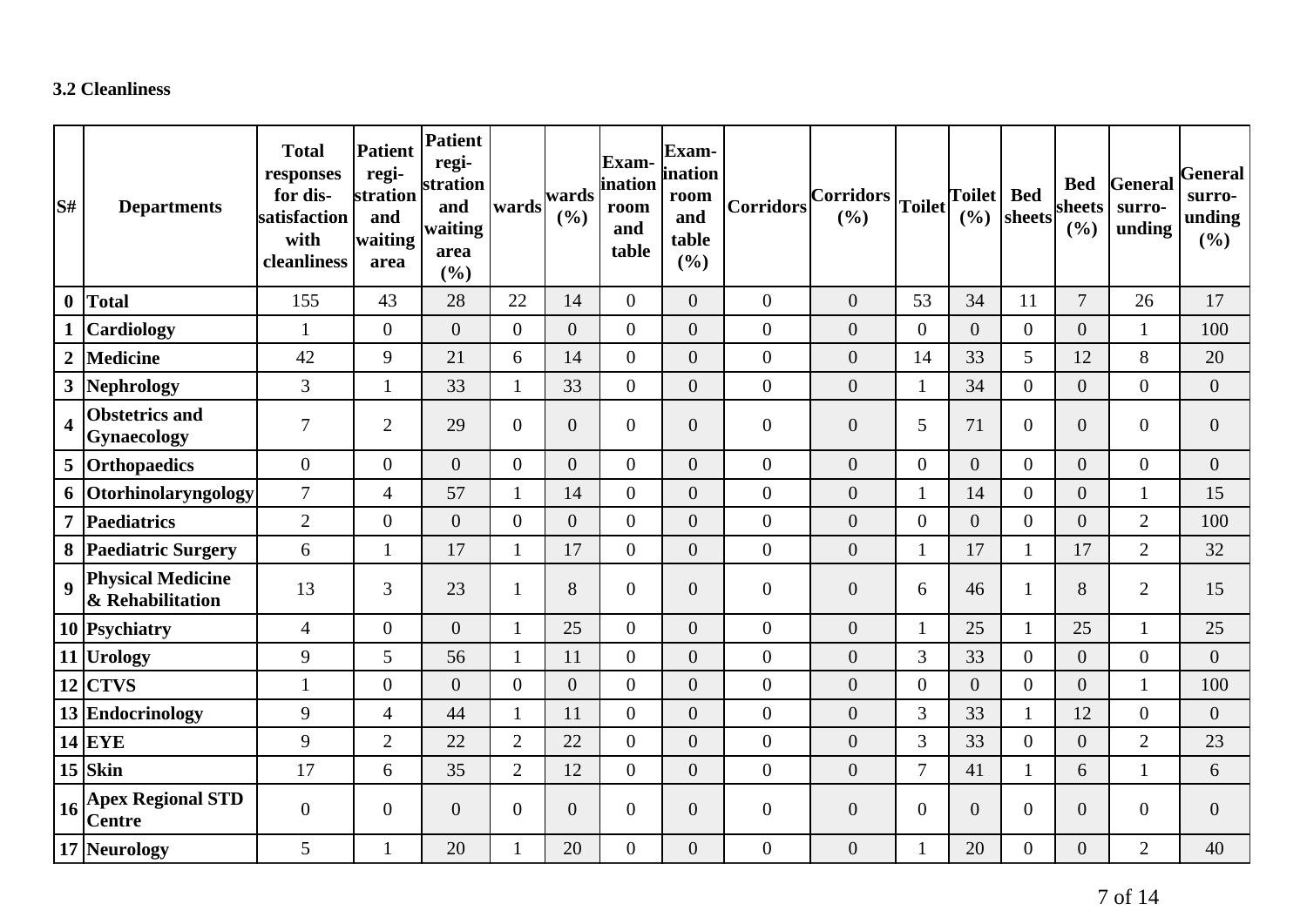| $\mathbf{S}^{\sharp}$ | <b>Departments</b>         | <b>Total</b><br>responses<br>for dis-<br>satisfaction<br>with<br>cleanliness | <b>Patient</b><br>regi-<br>stration<br>and<br>lwaiting <sup>1</sup><br>area | <b>Patient</b><br>regi-<br>stration<br>and<br>waiting<br>area<br>$(\%)$ |                | $ wards $ <sup>wards</sup> $ $<br>$($ %) | Exam-<br>ination<br>room<br>and<br>table | Exam-<br>ination<br>room<br>and<br>table<br>$(\%)$ | <b>Corridors</b> | $ Corridors _{Toilet} ^1$<br>$(\% )$ |                  | Toilet<br>(%)  | <b>Bed</b><br> sheets | <b>Bed</b><br>sheets<br>(%) | General<br>surro-<br>unding | General <br>surro-<br>unding<br>$(\%)$ |
|-----------------------|----------------------------|------------------------------------------------------------------------------|-----------------------------------------------------------------------------|-------------------------------------------------------------------------|----------------|------------------------------------------|------------------------------------------|----------------------------------------------------|------------------|--------------------------------------|------------------|----------------|-----------------------|-----------------------------|-----------------------------|----------------------------------------|
|                       | <b>18 Medical Oncology</b> | $\overline{0}$                                                               | $\overline{0}$                                                              | $\overline{0}$                                                          | $\overline{0}$ | $\overline{0}$                           | 0                                        | $\overline{0}$                                     | $\overline{0}$   | $\overline{0}$                       | $\boldsymbol{0}$ | $\overline{0}$ | $\overline{0}$        | $\overline{0}$              | $\overline{0}$              | $\overline{0}$                         |
|                       | 19 Cancer Surgery          | $\overline{0}$                                                               | $\overline{0}$                                                              | $\overline{0}$                                                          | $\overline{0}$ | $\overline{0}$                           | $\overline{0}$                           | $\overline{0}$                                     | $\theta$         | $\overline{0}$                       | $\overline{0}$   | $\Omega$       | 0                     | $\overline{0}$              | $\overline{0}$              | $\overline{0}$                         |
|                       | 20 Neuro Surgery           |                                                                              | $\overline{0}$                                                              | $\overline{0}$                                                          | $\overline{0}$ | $\overline{0}$                           | $\overline{0}$                           | $\overline{0}$                                     | $\overline{0}$   | $\overline{0}$                       | 1                | 100            | 0                     | $\overline{0}$              | $\overline{0}$              | $\overline{0}$                         |
|                       | 21 Palliative Pain Clinic  | $\overline{0}$                                                               | $\overline{0}$                                                              | $\overline{0}$                                                          | $\overline{0}$ | $\overline{0}$                           | $\overline{0}$                           | $\overline{0}$                                     | $\theta$         | $\overline{0}$                       | $\overline{0}$   | $\overline{0}$ | 0                     | $\overline{0}$              | $\overline{0}$              | $\overline{0}$                         |
|                       | 22 General Surgery         | 6                                                                            | $\overline{2}$                                                              | 33                                                                      |                | 17                                       | $\overline{0}$                           | $\overline{0}$                                     | $\overline{0}$   | $\overline{0}$                       | $\overline{2}$   | 33             | $\overline{0}$        | $\overline{0}$              |                             | 17                                     |
|                       | 23 Radiotherapy            | $\overline{0}$                                                               | $\overline{0}$                                                              | $\overline{0}$                                                          | $\overline{0}$ | $\overline{0}$                           | $\overline{0}$                           | $\overline{0}$                                     | $\overline{0}$   | $\overline{0}$                       | $\overline{0}$   | $\Omega$       | 0                     | $\overline{0}$              | $\overline{0}$              | $\overline{0}$                         |
|                       | $24$ Dept-41               | $\overline{0}$                                                               | $\overline{0}$                                                              | $\overline{0}$                                                          | $\overline{0}$ | $\overline{0}$                           | $\overline{0}$                           | $\overline{0}$                                     | $\overline{0}$   | $\overline{0}$                       | $\overline{0}$   | $\Omega$       | 0                     | $\overline{0}$              | $\overline{0}$              | $\overline{0}$                         |
|                       | $25$ Dept-87               | 13                                                                           | 3                                                                           | 23                                                                      | 3              | 23                                       | $\overline{0}$                           | 0                                                  | $\mathbf{0}$     | $\overline{0}$                       | 4                | 31             |                       | 8                           | $\overline{2}$              | 15                                     |
|                       | $26$ Dept-88               | $\theta$                                                                     | $\Omega$                                                                    | $\overline{0}$                                                          | 0              | $\overline{0}$                           | $\overline{0}$                           | $\overline{0}$                                     | $\theta$         | $\overline{0}$                       | $\overline{0}$   | $\overline{0}$ | 0                     | $\overline{0}$              | $\overline{0}$              | $\Omega$                               |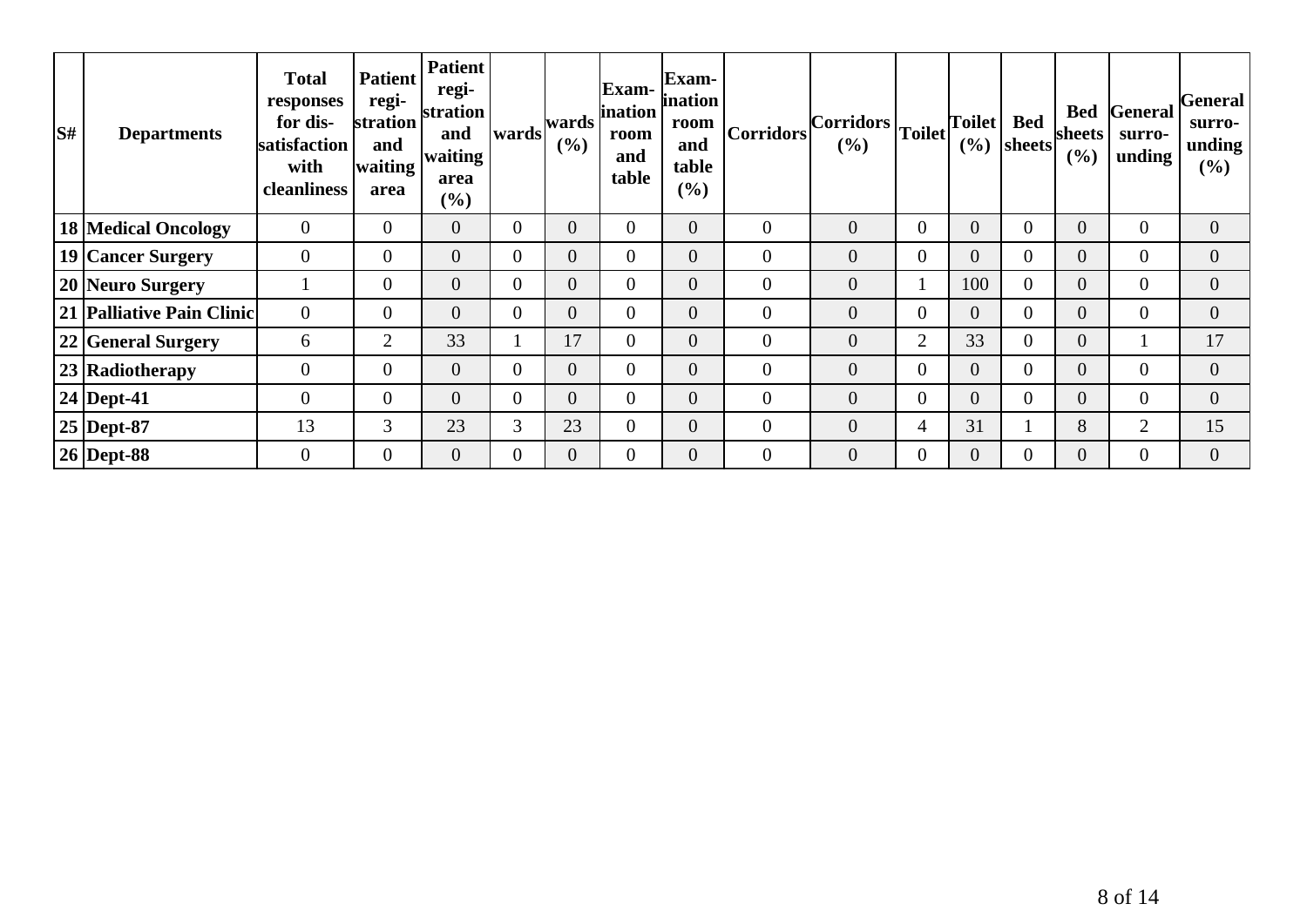#### **3.3 Cost of Treatment**

| S#               | <b>Departments</b>                                      | <b>Total responses</b><br>for dissatisfaction<br>with cost of<br>treatment | <b>Medicines</b><br>and Supplies | <b>Medicines</b><br>and Supplies<br>(%) | <b>Investigations</b> | Investigations $(\% )$ | <b>Informal</b><br>payment | <b>Informal</b><br>payment<br>(%) |
|------------------|---------------------------------------------------------|----------------------------------------------------------------------------|----------------------------------|-----------------------------------------|-----------------------|------------------------|----------------------------|-----------------------------------|
| $\bf{0}$         | <b>Total</b>                                            | 113                                                                        | 56                               | 50                                      | 43                    | 38                     | 14                         | 12                                |
| $\mathbf{1}$     | <b>Cardiology</b>                                       | $\overline{2}$                                                             | $\mathbf{1}$                     | 50                                      | $\overline{0}$        | $\overline{0}$         | $\mathbf{1}$               | 50                                |
| $\boldsymbol{2}$ | <b>Medicine</b>                                         | 17                                                                         | 10                               | 59                                      | 6                     | 35                     | $\mathbf{1}$               | 6                                 |
| 3                | <b>Nephrology</b>                                       | $\mathbf{1}$                                                               | $\mathbf{1}$                     | 100                                     | $\boldsymbol{0}$      | $\boldsymbol{0}$       | $\overline{0}$             | $\overline{0}$                    |
| 4                | <b>Obstetrics and Gynaecology</b>                       | $\overline{2}$                                                             | $\mathbf{1}$                     | 50                                      | $\mathbf{1}$          | 50                     | $\overline{0}$             | $\overline{0}$                    |
| 5                | <b>Orthopaedics</b>                                     | $\boldsymbol{0}$                                                           | $\overline{0}$                   | $\overline{0}$                          | $\overline{0}$        | $\overline{0}$         | $\overline{0}$             | $\overline{0}$                    |
| 6                | Otorhinolaryngology                                     | $\mathfrak{S}$                                                             | $\overline{2}$                   | 40                                      | 3                     | 60                     | $\overline{0}$             | $\overline{0}$                    |
| $\overline{7}$   | <b>Paediatrics</b>                                      | $\overline{7}$                                                             | $\overline{2}$                   | 29                                      | $\overline{4}$        | 57                     | $\mathbf{1}$               | 14                                |
| 8                | <b>Paediatric Surgery</b>                               | 5                                                                          | $\overline{2}$                   | 40                                      | $\overline{2}$        | 40                     | $\mathbf{1}$               | 20                                |
| $\boldsymbol{9}$ | <b>Physical Medicine &amp;</b><br><b>Rehabilitation</b> | 12                                                                         | 6                                | 50                                      | 5                     | 42                     | 1                          | 8                                 |
| <b>10</b>        | <b>Psychiatry</b>                                       | $\mathbf{1}$                                                               | $\overline{0}$                   | $\overline{0}$                          | $\mathbf{1}$          | 100                    | $\overline{0}$             | $\overline{0}$                    |
| 11               | <b>Urology</b>                                          | $\overline{4}$                                                             | $\overline{2}$                   | 50                                      | $\overline{2}$        | 50                     | $\overline{0}$             | $\overline{0}$                    |
| 12               | <b>CTVS</b>                                             | $\mathbf{1}$                                                               | $\mathbf{1}$                     | 100                                     | $\boldsymbol{0}$      | $\overline{0}$         | $\overline{0}$             | $\overline{0}$                    |
| 13               | <b>Endocrinology</b>                                    | $\overline{4}$                                                             | $\overline{2}$                   | 50                                      | $\overline{2}$        | 50                     | $\overline{0}$             | $\overline{0}$                    |
| 14               | <b>EYE</b>                                              | $\overline{7}$                                                             | 5                                | 71                                      | $\overline{2}$        | 29                     | $\overline{0}$             | $\overline{0}$                    |
| 15               | <b>Skin</b>                                             | 15                                                                         | 11                               | 73                                      | $\overline{2}$        | 13                     | $\overline{2}$             | 14                                |
| 16               | <b>Apex Regional STD Centre</b>                         | $\boldsymbol{0}$                                                           | $\theta$                         | $\overline{0}$                          | $\overline{0}$        | $\overline{0}$         | $\overline{0}$             | $\overline{0}$                    |
| 17               | <b>Neurology</b>                                        | $\overline{7}$                                                             | 3                                | 43                                      | 3                     | 43                     | $\mathbf{1}$               | 14                                |
| 18               | <b>Medical Oncology</b>                                 | $\boldsymbol{0}$                                                           | $\overline{0}$                   | $\overline{0}$                          | $\mathbf{0}$          | $\overline{0}$         | $\overline{0}$             | $\overline{0}$                    |
| 19               | <b>Cancer Surgery</b>                                   | $\overline{2}$                                                             | $\mathbf{1}$                     | 50                                      | 1                     | 50                     | $\overline{0}$             | $\overline{0}$                    |
| 20               | Neuro Surgery                                           | $\mathbf{1}$                                                               | $\boldsymbol{0}$                 | $\boldsymbol{0}$                        | $\boldsymbol{0}$      | $\boldsymbol{0}$       | $\mathbf{1}$               | 100                               |
| 21               | <b>Palliative Pain Clinic</b>                           | $\overline{0}$                                                             | $\overline{0}$                   | $\overline{0}$                          | $\boldsymbol{0}$      | $\overline{0}$         | $\overline{0}$             | $\overline{0}$                    |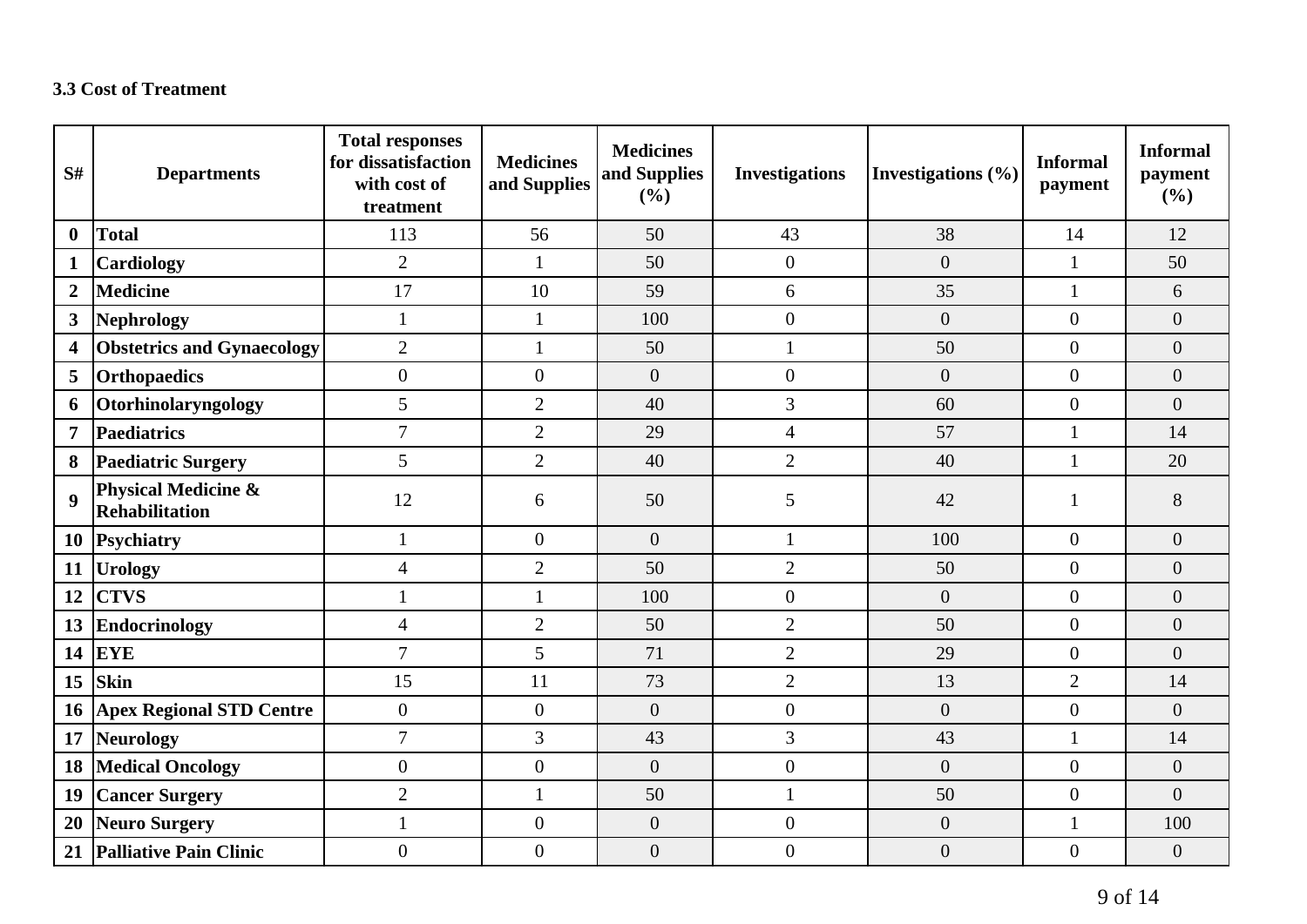| S# | <b>Departments</b> | <b>Total responses</b><br>for dissatisfaction<br>with cost of<br>treatment | <b>Medicines</b><br>and Supplies | <b>Medicines</b><br>and Supplies<br>$(\%)$ | <b>Investigations</b> | Investigations (%) | <b>Informal</b><br>payment | <b>Informal</b><br>payment<br>$(\%)$ |
|----|--------------------|----------------------------------------------------------------------------|----------------------------------|--------------------------------------------|-----------------------|--------------------|----------------------------|--------------------------------------|
|    | 22 General Surgery | 11                                                                         |                                  | 27                                         |                       | 45                 |                            | 28                                   |
| 23 | Radiotherapy       |                                                                            |                                  |                                            |                       |                    |                            | 100                                  |
|    | 24   Dept-41       |                                                                            |                                  |                                            |                       |                    |                            |                                      |
|    | $25$ Dept-87       |                                                                            |                                  | 38                                         |                       | 50                 |                            | 12                                   |
|    | 26   Dept-88       |                                                                            |                                  |                                            |                       |                    |                            |                                      |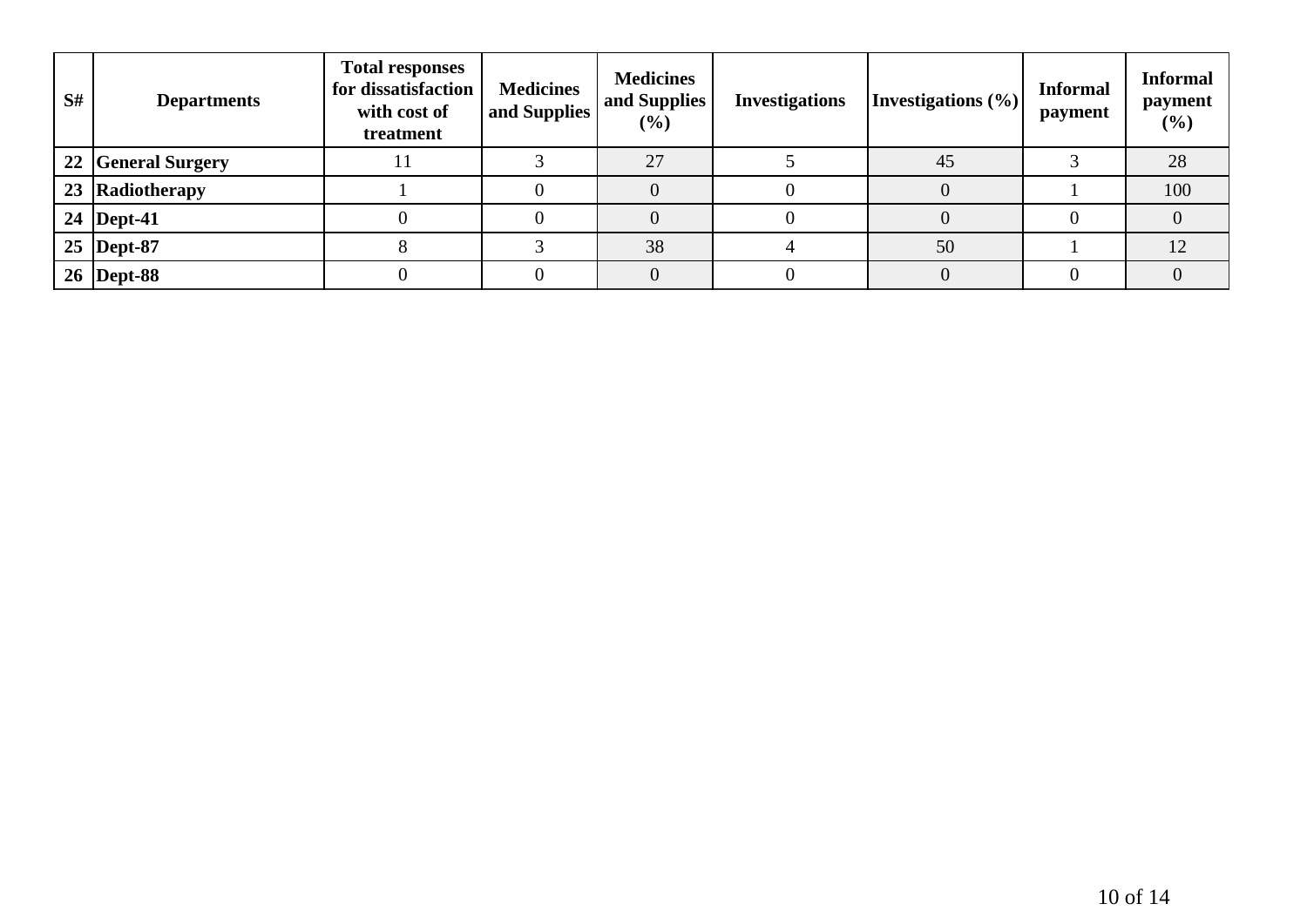### **3.4 Quality of Treatment**

| S#                      | <b>Departments</b>                               | <b>Total</b><br>responses for<br>dissatisfaction<br>with quality<br>of treatment | No relief<br>in<br>symptoms | No relief<br>in<br>symptoms<br>(%) | <b>Health</b><br>condition<br>worsened | Health<br>condition<br>worsened<br>(%) | <b>Doctor</b><br>did not<br>listen<br>carefully | <b>Doctor</b><br>did nôt<br>listen<br>carefully<br>(%) | Inadequately Inadequately<br>skilled<br>nurses | skilled<br>nurses $(\% )$ | Poor<br>quality<br>of food | Poor<br>quality<br><b>of</b><br>food<br>(%) |
|-------------------------|--------------------------------------------------|----------------------------------------------------------------------------------|-----------------------------|------------------------------------|----------------------------------------|----------------------------------------|-------------------------------------------------|--------------------------------------------------------|------------------------------------------------|---------------------------|----------------------------|---------------------------------------------|
| $\boldsymbol{0}$        | Total                                            | 79                                                                               | 20                          | 25                                 | $\overline{4}$                         | $5\overline{)}$                        | 42                                              | 53                                                     | 11                                             | 14                        | $\overline{2}$             | 3                                           |
|                         | <b>Cardiology</b>                                | $\overline{2}$                                                                   | $\overline{2}$              | 100                                | $\overline{0}$                         | $\overline{0}$                         | $\overline{0}$                                  | $\overline{0}$                                         | $\overline{0}$                                 | $\overline{0}$            | $\overline{0}$             | $\overline{0}$                              |
| $\overline{2}$          | Medicine                                         | 15                                                                               | 5                           | 33                                 | 1                                      | $\overline{7}$                         | 6                                               | 40                                                     | $\overline{2}$                                 | 13                        | 1                          | $\overline{7}$                              |
|                         | 3 Nephrology                                     |                                                                                  | $\mathbf{0}$                | $\overline{0}$                     | $\overline{0}$                         | $\overline{0}$                         | $\overline{0}$                                  | $\overline{0}$                                         | $\mathbf{1}$                                   | 100                       | $\overline{0}$             | $\overline{0}$                              |
| $\overline{\mathbf{4}}$ | <b>Obstetrics and</b><br>Gynaecology             | 8                                                                                | 3                           | 38                                 | $\theta$                               | $\mathbf{0}$                           | 3                                               | 38                                                     | $\overline{2}$                                 | 24                        | $\overline{0}$             | $\overline{0}$                              |
|                         | 5 Orthopaedics                                   | $\overline{0}$                                                                   | $\overline{0}$              | $\overline{0}$                     | $\overline{0}$                         | $\overline{0}$                         | $\overline{0}$                                  | $\overline{0}$                                         | $\overline{0}$                                 | $\overline{0}$            | $\Omega$                   | $\overline{0}$                              |
|                         | 6 Otorhinolaryngology                            | 8                                                                                | $\mathbf{1}$                | 13                                 | 1                                      | 13                                     | 5                                               | 63                                                     | $\mathbf{1}$                                   | 11                        | $\overline{0}$             | $\overline{0}$                              |
|                         | 7 Paediatrics                                    | 3                                                                                | 1                           | 33                                 | $\mathbf{0}$                           | $\overline{0}$                         | $\overline{2}$                                  | 67                                                     | $\overline{0}$                                 | $\overline{0}$            | $\overline{0}$             | $\overline{0}$                              |
|                         | 8 Paediatric Surgery                             | $\overline{4}$                                                                   | $\mathbf{0}$                | $\boldsymbol{0}$                   | $\overline{0}$                         | $\overline{0}$                         | $\overline{2}$                                  | 50                                                     | $\overline{2}$                                 | 50                        | $\overline{0}$             | $\overline{0}$                              |
| $\boldsymbol{9}$        | <b>Physical Medicine &amp;</b><br>Rehabilitation | 9                                                                                | $\overline{4}$              | 44                                 | $\boldsymbol{0}$                       | $\mathbf{0}$                           | 5                                               | 56                                                     | $\boldsymbol{0}$                               | $\overline{0}$            | $\overline{0}$             | $\overline{0}$                              |
|                         | 10 Psychiatry                                    | $\overline{2}$                                                                   | $\boldsymbol{0}$            | $\overline{0}$                     | $\overline{0}$                         | $\overline{0}$                         | $\overline{2}$                                  | 100                                                    | $\overline{0}$                                 | $\overline{0}$            | $\overline{0}$             | $\overline{0}$                              |
|                         | 11 Urology                                       |                                                                                  | $\boldsymbol{0}$            | $\boldsymbol{0}$                   | $\boldsymbol{0}$                       | $\overline{0}$                         | $\mathbf{1}$                                    | 100                                                    | $\overline{0}$                                 | $\overline{0}$            | $\overline{0}$             | $\overline{0}$                              |
|                         | $12$ CTVS                                        | $\overline{0}$                                                                   | $\overline{0}$              | $\overline{0}$                     | $\overline{0}$                         | $\overline{0}$                         | $\overline{0}$                                  | $\overline{0}$                                         | $\overline{0}$                                 | $\overline{0}$            | $\overline{0}$             | $\overline{0}$                              |
|                         | 13 Endocrinology                                 | $\overline{0}$                                                                   | $\mathbf{0}$                | $\overline{0}$                     | $\overline{0}$                         | $\overline{0}$                         | $\overline{0}$                                  | $\overline{0}$                                         | $\overline{0}$                                 | $\overline{0}$            | $\overline{0}$             | $\overline{0}$                              |
|                         | $14$ EYE                                         | $\overline{4}$                                                                   | $\mathbf{1}$                | 25                                 | $\mathbf{0}$                           | $\overline{0}$                         | $\overline{2}$                                  | 50                                                     | $\overline{0}$                                 | $\overline{0}$            | 1                          | 25                                          |
|                         | $15$ Skin                                        | $\overline{7}$                                                                   | $\mathbf{1}$                | 14                                 | $\mathbf{0}$                           | $\overline{0}$                         | $\overline{5}$                                  | 71                                                     | $\mathbf{1}$                                   | 15                        | $\overline{0}$             | $\overline{0}$                              |
| 16                      | <b>Apex Regional STD</b><br><b>Centre</b>        | $\overline{0}$                                                                   | $\overline{0}$              | $\boldsymbol{0}$                   | $\boldsymbol{0}$                       | $\mathbf{0}$                           | $\overline{0}$                                  | $\mathbf{0}$                                           | $\mathbf{0}$                                   | $\overline{0}$            | $\boldsymbol{0}$           | $\overline{0}$                              |
|                         | 17 Neurology                                     | $\overline{2}$                                                                   | $\mathbf{0}$                | $\boldsymbol{0}$                   | 1                                      | 50                                     | $\mathbf{1}$                                    | 50                                                     | $\overline{0}$                                 | $\overline{0}$            | $\boldsymbol{0}$           | $\overline{0}$                              |
|                         | <b>18 Medical Oncology</b>                       | $\overline{0}$                                                                   | $\boldsymbol{0}$            | $\boldsymbol{0}$                   | $\boldsymbol{0}$                       | $\boldsymbol{0}$                       | $\overline{0}$                                  | $\boldsymbol{0}$                                       | $\boldsymbol{0}$                               | $\overline{0}$            | $\overline{0}$             | $\overline{0}$                              |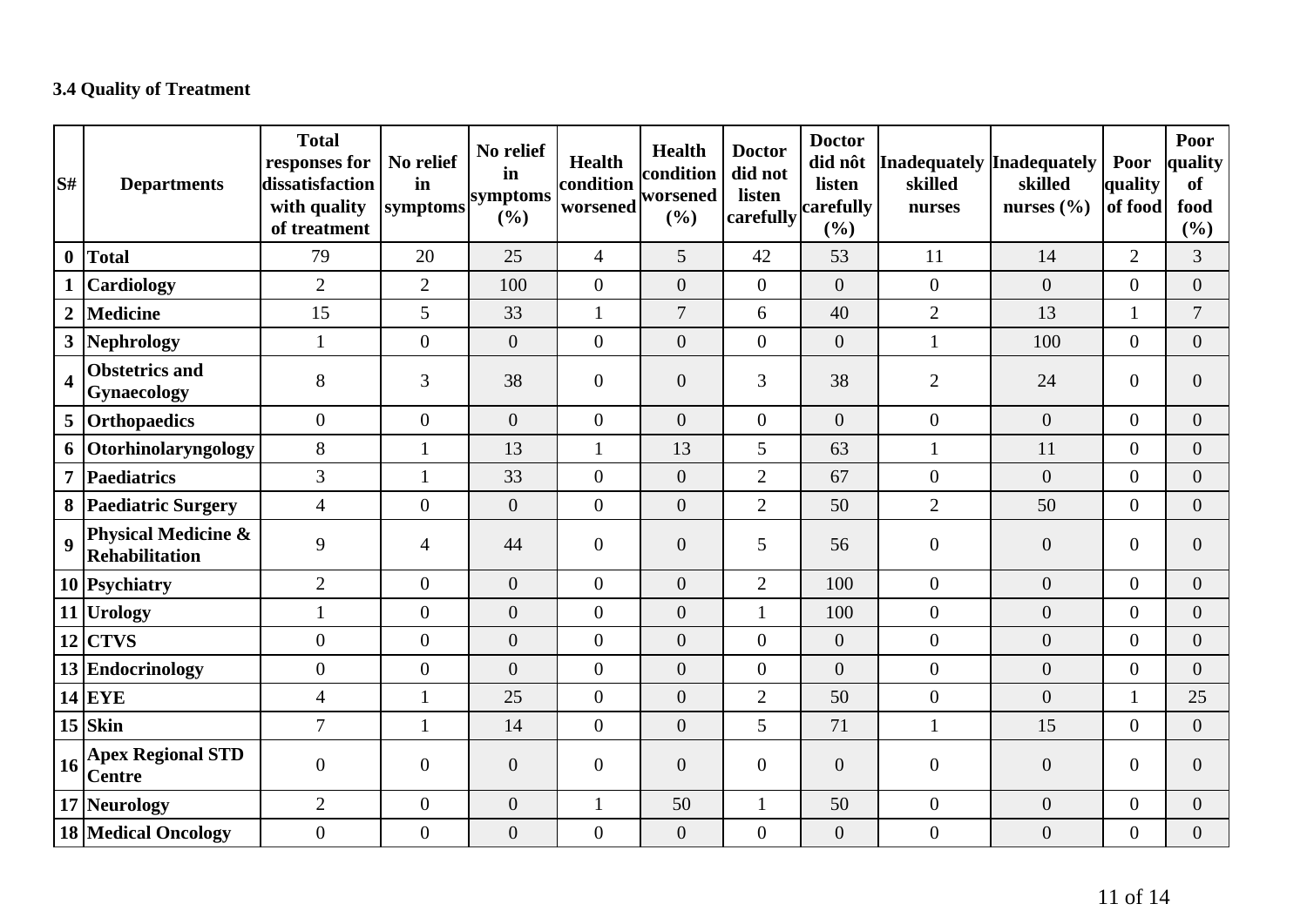| lS# | <b>Departments</b>        | <b>Total</b><br>responses for<br>dissatisfaction<br>with quality<br>of treatment | No relief<br>in<br><b>symptoms</b> | No relief<br>in<br>symptoms<br>$(\%)$ | <b>Health</b><br>condition<br>worsened | <b>Health</b><br>condition<br> worsened<br>(%) | <b>Doctor</b><br>did not<br>listen<br>carefully | <b>Doctor</b><br>did nôt<br>listen<br>carefully<br>$($ %) | <b>Inadequately</b><br>skillednurses | Inadequately<br>skilled<br>nurses $(\% )$ | <b>Poor</b><br>quality<br>of food | Poor<br>quality<br>offood<br>(%) |
|-----|---------------------------|----------------------------------------------------------------------------------|------------------------------------|---------------------------------------|----------------------------------------|------------------------------------------------|-------------------------------------------------|-----------------------------------------------------------|--------------------------------------|-------------------------------------------|-----------------------------------|----------------------------------|
|     | 19 Cancer Surgery         |                                                                                  | $\theta$                           | $\overline{0}$                        | $\Omega$                               | $\overline{0}$                                 | $\overline{0}$                                  | $\overline{0}$                                            | $\overline{0}$                       | $\overline{0}$                            |                                   |                                  |
|     | 20 Neuro Surgery          |                                                                                  | $\overline{0}$                     | $\overline{0}$                        |                                        | 100                                            | $\overline{0}$                                  | $\overline{0}$                                            | $\overline{0}$                       | $\overline{0}$                            |                                   |                                  |
|     | 21 Palliative Pain Clinic |                                                                                  | $\overline{0}$                     | $\overline{0}$                        | $\overline{0}$                         | $\overline{0}$                                 | $\overline{0}$                                  | $\overline{0}$                                            | $\overline{0}$                       | $\overline{0}$                            |                                   |                                  |
|     | 22 General Surgery        | 4                                                                                |                                    | 25                                    | $\Omega$                               | $\overline{0}$                                 | $\overline{2}$                                  | 50                                                        |                                      | 25                                        |                                   |                                  |
|     | 23 Radiotherapy           |                                                                                  | $\theta$                           | $\overline{0}$                        | $\overline{0}$                         | $\overline{0}$                                 | $\overline{0}$                                  | $\overline{0}$                                            | $\overline{0}$                       | $\overline{0}$                            |                                   |                                  |
|     | $24$ Dept-41              |                                                                                  | $\overline{0}$                     | $\Omega$                              | $\Omega$                               | $\overline{0}$                                 | $\overline{0}$                                  | $\overline{0}$                                            | $\overline{0}$                       | $\overline{0}$                            |                                   |                                  |
|     | $25$ Dept-87              | 8                                                                                |                                    | 13                                    | $\Omega$                               | $\overline{0}$                                 | 6                                               | 75                                                        |                                      | 12                                        |                                   |                                  |
|     | $26$ Dept-88              |                                                                                  | $\overline{0}$                     | $\overline{0}$                        | $\overline{0}$                         | $\overline{0}$                                 | $\overline{0}$                                  | $\overline{0}$                                            | $\boldsymbol{0}$                     | $\overline{0}$                            |                                   |                                  |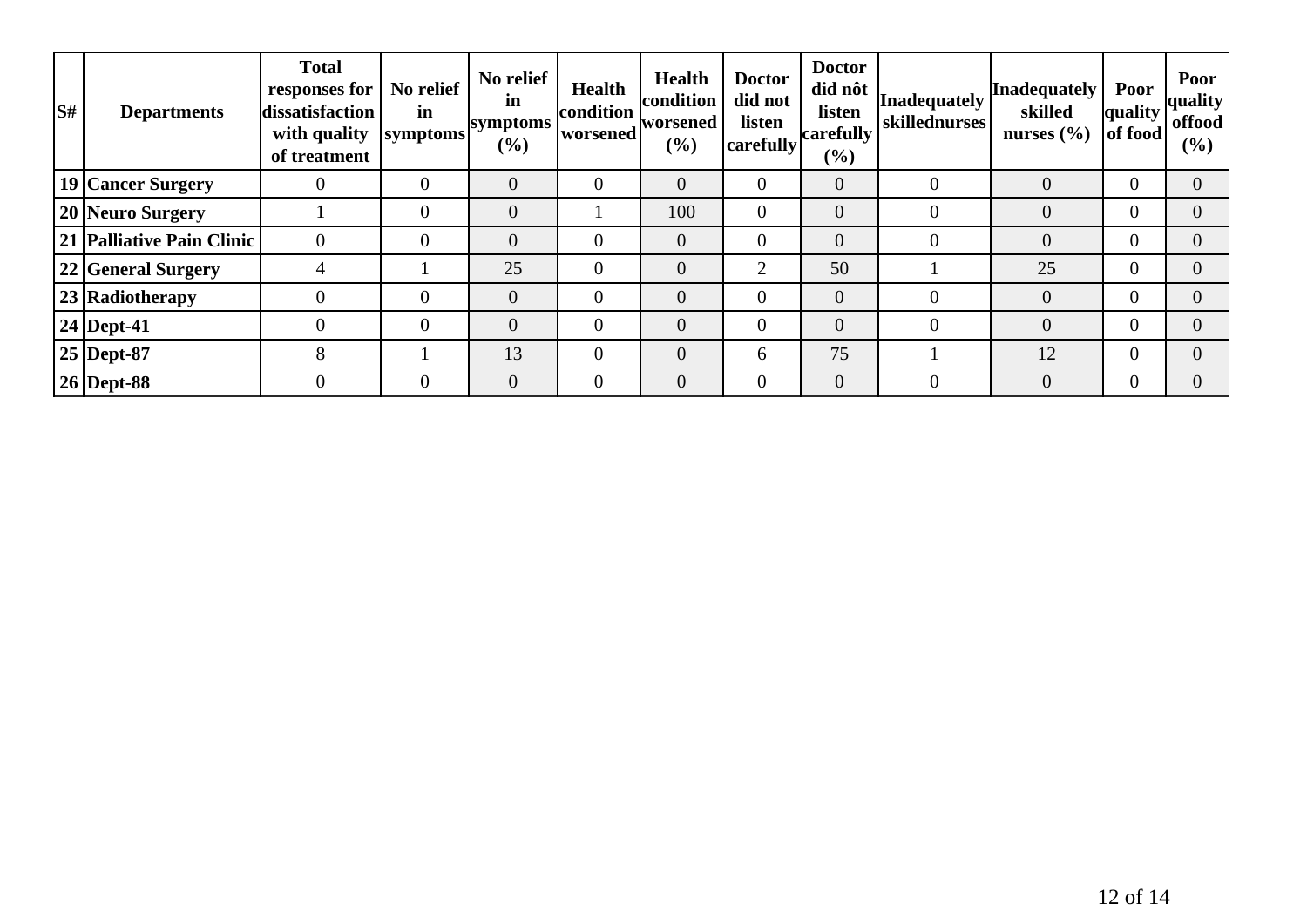#### **3.5 Other Reasons**

| S#                      | <b>Departments</b>                                   | <b>Total</b><br>responses<br>for dis-<br>satisfaction<br>with other<br>reasons | Long<br>waiting<br>time | Long<br>time<br>(%) | waiting Inadequate<br>information | Inadequate<br>information<br>(%) | Lack of<br>amenities | <b>Lack of</b><br><b>amenities</b><br>(%) | Lack<br>of<br>support | Lack<br><b>of</b><br>(%) | Over<br>support crowding | Over<br>$ $ crowding $ $<br>(%) | Any<br>other   | Any<br>other<br>(%) |
|-------------------------|------------------------------------------------------|--------------------------------------------------------------------------------|-------------------------|---------------------|-----------------------------------|----------------------------------|----------------------|-------------------------------------------|-----------------------|--------------------------|--------------------------|---------------------------------|----------------|---------------------|
| $\boldsymbol{0}$        | Total                                                | 350                                                                            | 143                     | 41                  | 23                                | $\overline{7}$                   | 30                   | 9                                         | 21                    | 6                        | 87                       | 25                              | 46             | 12                  |
|                         | <b>Cardiology</b>                                    | 17                                                                             | 8                       | 47                  | $\mathbf{1}$                      | 6                                | $\mathbf{1}$         | 6                                         | $\overline{0}$        | $\boldsymbol{0}$         | 5                        | 29                              | $\overline{2}$ | 12                  |
| $\overline{2}$          | Medicine                                             | 93                                                                             | 38                      | 41                  | 8                                 | 9                                | 10                   | 11                                        | 6                     | 6                        | 19                       | 20                              | 12             | 13                  |
|                         | 3 Nephrology                                         | 6                                                                              | $\mathbf{1}$            | 17                  | $\boldsymbol{0}$                  | $\boldsymbol{0}$                 | $\mathbf{1}$         | 17                                        | $\overline{0}$        | $\boldsymbol{0}$         | $\mathbf{1}$             | 17                              | $\overline{3}$ | 49                  |
| $\overline{\mathbf{4}}$ | <b>Obstetrics and</b><br>Gynaecology                 | 35                                                                             | 14                      | 40                  | 3                                 | 9                                | $\overline{0}$       | $\overline{0}$                            | 5                     | 14                       | 8                        | 23                              | 5              | 14                  |
|                         | 5 Orthopaedics                                       | $\overline{0}$                                                                 | $\overline{0}$          | $\overline{0}$      | $\boldsymbol{0}$                  | $\mathbf{0}$                     | $\overline{0}$       | $\overline{0}$                            | $\overline{0}$        | $\overline{0}$           | $\Omega$                 | $\overline{0}$                  | $\overline{0}$ | $\overline{0}$      |
|                         | 6 Otorhinolaryngology                                | 15                                                                             | 9                       | 60                  | $\boldsymbol{0}$                  | $\overline{0}$                   | 3                    | 20                                        | $\overline{0}$        | $\overline{0}$           | 3                        | 20                              | $\overline{0}$ | $\overline{0}$      |
| $\overline{7}$          | Paediatrics                                          | 15                                                                             | $\overline{7}$          | 47                  | $\overline{2}$                    | 13                               | $\boldsymbol{0}$     | $\overline{0}$                            | $\overline{0}$        | $\overline{0}$           | 3                        | 20                              | $\overline{3}$ | 20                  |
|                         | 8 Paediatric Surgery                                 | 6                                                                              | 1                       | 17                  | $\mathbf{1}$                      | 17                               | $\mathbf{1}$         | 17                                        | $\mathbf{1}$          | 17                       | $\overline{0}$           | $\overline{0}$                  | $\overline{2}$ | 32                  |
| $\overline{9}$          | <b>Physical Medicine</b><br>& Rehabilitation         | 35                                                                             | 13                      | 37                  | 5                                 | 14                               | $\overline{4}$       | 11                                        | 1                     | 3                        | 8                        | 23                              | $\overline{4}$ | 12                  |
|                         | 10 Psychiatry                                        | $\overline{4}$                                                                 | 1                       | 25                  | $\boldsymbol{0}$                  | $\mathbf{0}$                     | $\mathbf{1}$         | 25                                        | $\overline{0}$        | $\overline{0}$           | 1                        | 25                              | $\mathbf{1}$   | 25                  |
|                         | 11 Urology                                           | 10                                                                             | $\overline{4}$          | 40                  | $\boldsymbol{0}$                  | $\boldsymbol{0}$                 | $\overline{2}$       | 20                                        | 1                     | 10                       | $\overline{2}$           | 20                              | $\mathbf{1}$   | 10                  |
|                         | $12$ CTVS                                            | $\mathbf{1}$                                                                   | 1                       | 100                 | $\boldsymbol{0}$                  | $\boldsymbol{0}$                 | $\boldsymbol{0}$     | $\overline{0}$                            | $\overline{0}$        | $\overline{0}$           | $\overline{0}$           | $\overline{0}$                  | $\overline{0}$ | $\overline{0}$      |
|                         | 13 Endocrinology                                     | $\overline{7}$                                                                 | $\overline{2}$          | 29                  | $\boldsymbol{0}$                  | $\overline{0}$                   | $\boldsymbol{0}$     | $\overline{0}$                            | $\overline{0}$        | $\overline{0}$           | 5                        | 71                              | $\overline{0}$ | $\overline{0}$      |
|                         | $14$ EYE                                             | 17                                                                             | 5 <sup>5</sup>          | 29                  | $\mathbf{1}$                      | 6                                | $\mathbf{1}$         | 6                                         | $\overline{0}$        | $\overline{0}$           | 9                        | 53                              | $\mathbf{1}$   | 6                   |
|                         | $15$ Skin                                            | 33                                                                             | 11                      | 33                  | $\boldsymbol{0}$                  | $\overline{0}$                   | $\overline{2}$       | 6                                         | 5                     | 15                       | 9                        | 27                              | 6              | 19                  |
|                         | $\left 16\right $ Apex Regional STD<br><b>Centre</b> | $\overline{0}$                                                                 | $\overline{0}$          | $\overline{0}$      | $\boldsymbol{0}$                  | $\overline{0}$                   | $\boldsymbol{0}$     | $\overline{0}$                            | $\overline{0}$        | $\overline{0}$           | $\overline{0}$           | $\overline{0}$                  | $\overline{0}$ | $\overline{0}$      |
|                         | 17 Neurology                                         | 18                                                                             | 9                       | 50                  | $\boldsymbol{0}$                  | $\overline{0}$                   | $\mathfrak{Z}$       | 17                                        | $\overline{0}$        | $\boldsymbol{0}$         | 6                        | 33                              | $\overline{0}$ | $\overline{0}$      |
|                         | <b>18 Medical Oncology</b>                           | $\overline{0}$                                                                 | $\overline{0}$          | $\overline{0}$      | $\boldsymbol{0}$                  | $\boldsymbol{0}$                 | $\boldsymbol{0}$     | $\overline{0}$                            | $\overline{0}$        | $\boldsymbol{0}$         | $\overline{0}$           | $\overline{0}$                  | $\overline{0}$ | $\overline{0}$      |